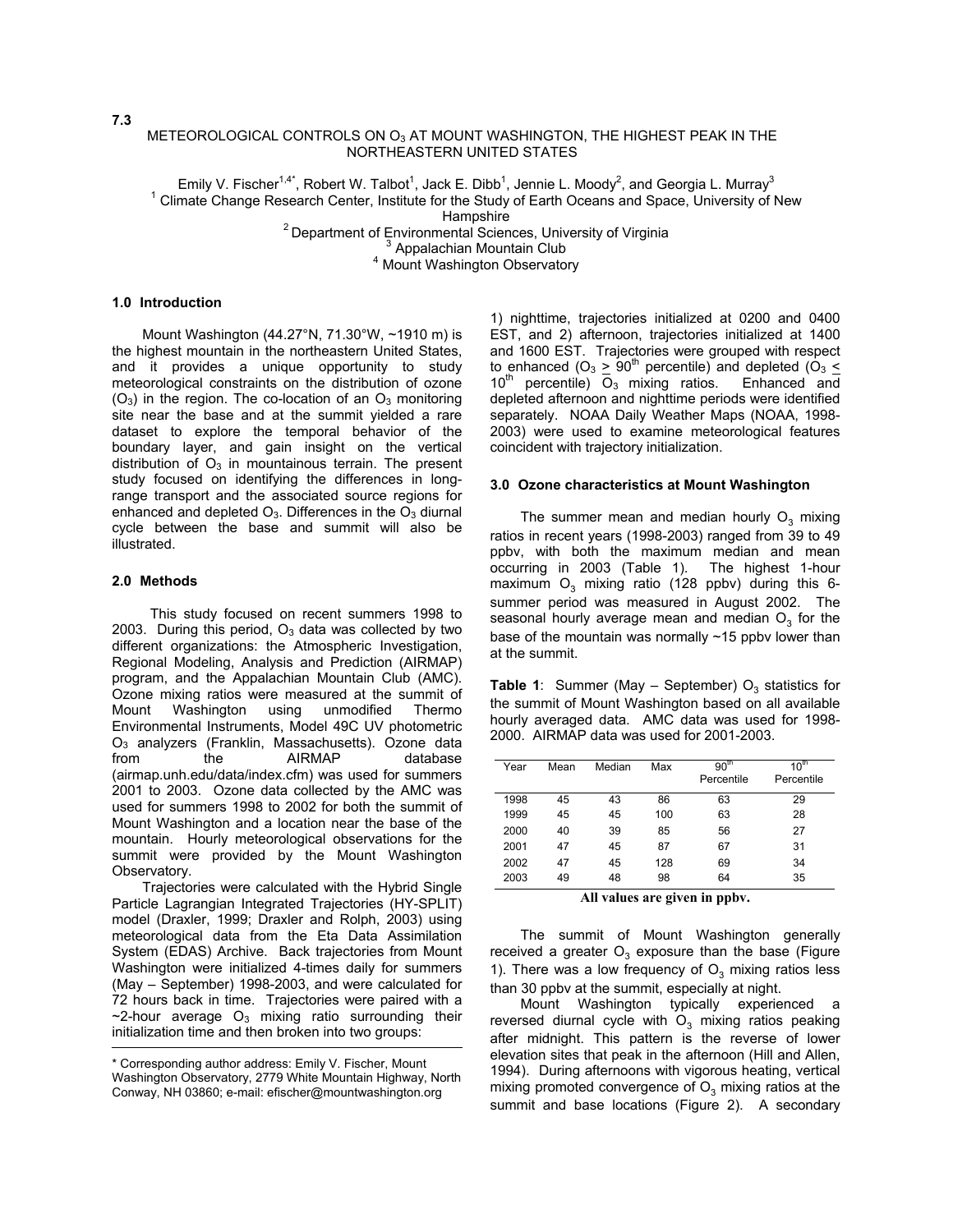nocturnal  $O_3$  peak at the base appeared periodically in the  $O_3$  record, and is hypothesized to be the result of  $O_3$ transported to the base from layers aloft during periods of turbulence or during the development of a down slope wind system.



**Figure 1**: Cumulative frequency distributions and histograms of hourly  $O_3$  at the base of Mount Washington for a) daytime hours, 6am – 6pm and b) nighttime hours, 6pm-6am. Cumulative frequency distributions and histograms of hourly  $O<sub>3</sub>$  at the summit of Mount Washington for c) daytime hours, 6am – 6 pm and d) nighttime hours, 6pm - 6am.



**Figure 2:** Ozone time series based on hourly data provided by the AMC for the summit (black) and base (gray) of Mount Washington for 00 UTC 14 August 2002 to 12 UTC 16 August 2002. The summit peaked at approximately 2 AM EST.

#### **4.0 Enhanced and depleted ozone events on the summit**

Most high and low  $O_3$  periods at Mount Washington during the 6 summers were spread out across the season and were not part of a small number of severalday events. Enhanced  $O_3$  events at Mount Washington were generally associated with westerly transport, while depleted  $O_3$  events corresponded to northwesterly transport (Figure 3).



**Figure 3**: Back trajectories from Mount Washington (1998-2003) corresponding to a) afternoon enhanced (> 62 ppbv), b) night enhanced  $($  > 65 ppbv), c) afternoon depleted  $( \leq 31$  ppbv) and d) night depleted  $( \leq 30$  ppbv)  $O_3$  periods. The color scales indicate the average  $O_3$ mixing ratio upon arrival at Mount Washington. Note that the color scale is different for each map, to reflect the different range of  $O_3$  mixing ratios in each category.

Nighttime periods of  $O_3$  greater than 80 ppbv were associated with trajectories following two main paths: westerly or southwesterly, and local winds in a small range from 225-300° (Figure 4).